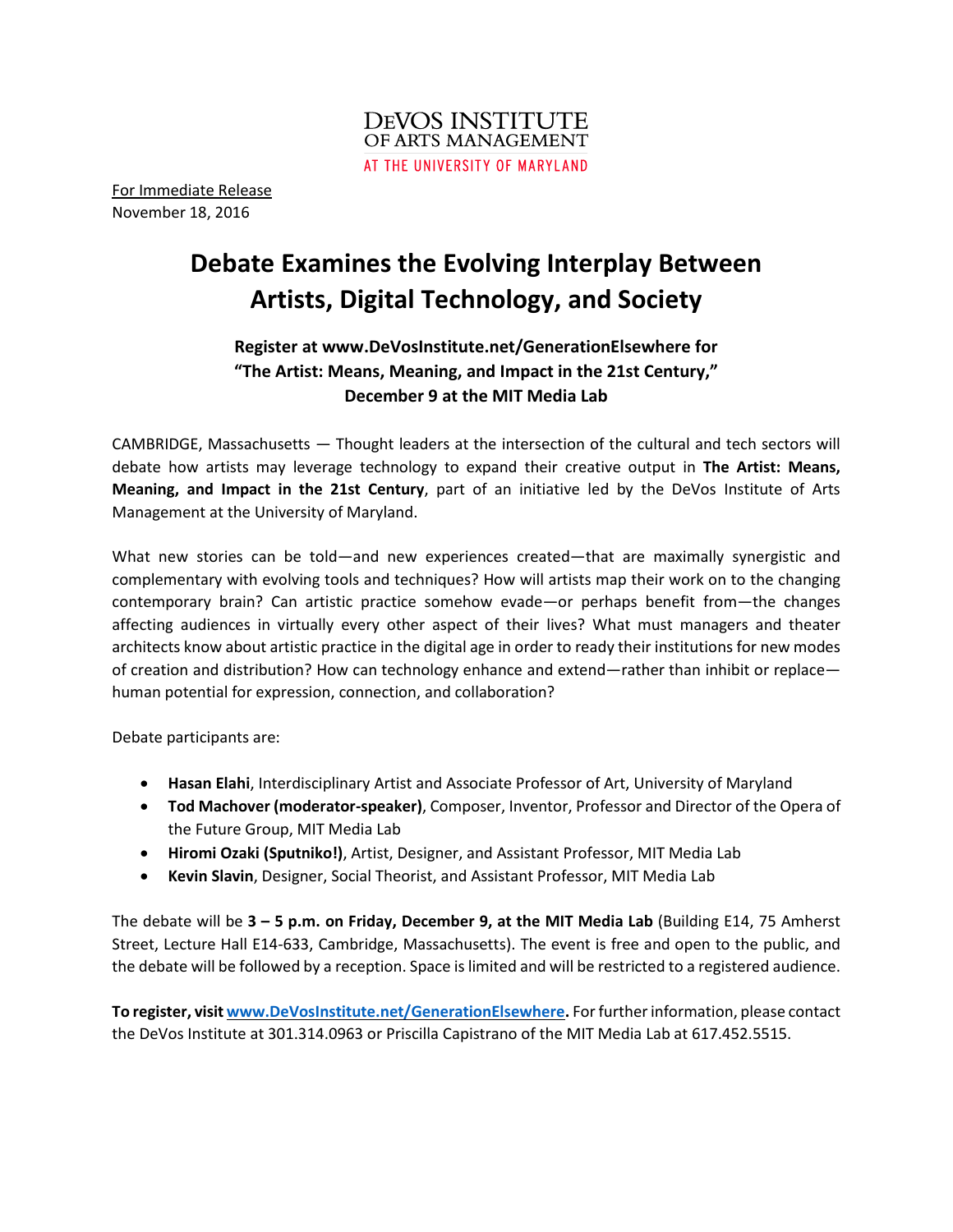This debate on technology and the arts is the final in a series of four that comprise "Generation Elsewhere: Art in the Age of Distraction," the DeVos Institute's in-depth exploration of how 21st-century technologies are impacting artists, arts organizations, and audiences.

"Anyone who's seen a toddler 'swipe right' or has awakened to an iPhone on their pillow understands that as tech changes, so do we," said DeVos Institute President Brett Egan, who developed the "Generation Elsewhere" series. "Our debates respond to this new era—one we might call 'Generation Elsewhere'—marked by tech that relentlessly distracts focus from the here-and-now. In a business that has, for centuries, relied on the attentive presence of paying audiences, we can't ignore the depth and speed of this change. We are staging this series out of concern that, as a sector, we simply have not kept pace with its effects."

"Over the past 30 years, technology in the arts has gone from being experimental, edgy, and exciting to seeming ubiquitous, app-like, and utilitarian," said Tod Machover of the MIT Media Lab, an advisor and co-curator of thisseries. "Thisinvestigation willserve to identify the truly significant value that technology has brought to the arts, and to re-kindle the explosive excitement of technological thinking. Truly inventive technology—hardware and especially software—is our era's most vital and powerful creative medium for translating radical imagination into transformative artistic experience, for practitioner and public alike."

Biographies of each debate participant are attached.

## **About "Generation Elsewhere: Art in the Age of Distraction"**

"Generation Elsewhere: Art in the Age of Distraction" examines the opportunities and challenges that 21st-century technology creates for the cultural sector. The debate series, conceived by Mr. Egan, asks artists, arts managers, and thought leaders to consider:

- What are the implications of these forces today? How might these forces accelerate, or change direction, in the years and decades to come?
- How will audiences' usage of technology to understand, navigate, and produce meaning affect their appetite for traditional art forms and institutions?
- What action must artists, managers, architects, and arts funders take to keep pace with decreasing attention spans and ever-more sensational, inexpensive virtual content?
- Which cultural producers and institutions will flourish in this new environment?

"Generation Elsewhere" is advised and co-curated by Mr. Machover and Sydney Skybetter, choreographer and Professor of Theatre Arts and Performance Studies at Brown University.

Four debates will frame the discussion, which is designed to benefit arts managers, arts funders, artists, policy-makers, marketers, students, and academics. In addition to the debate outlined above, "Generation Elsewhere" included: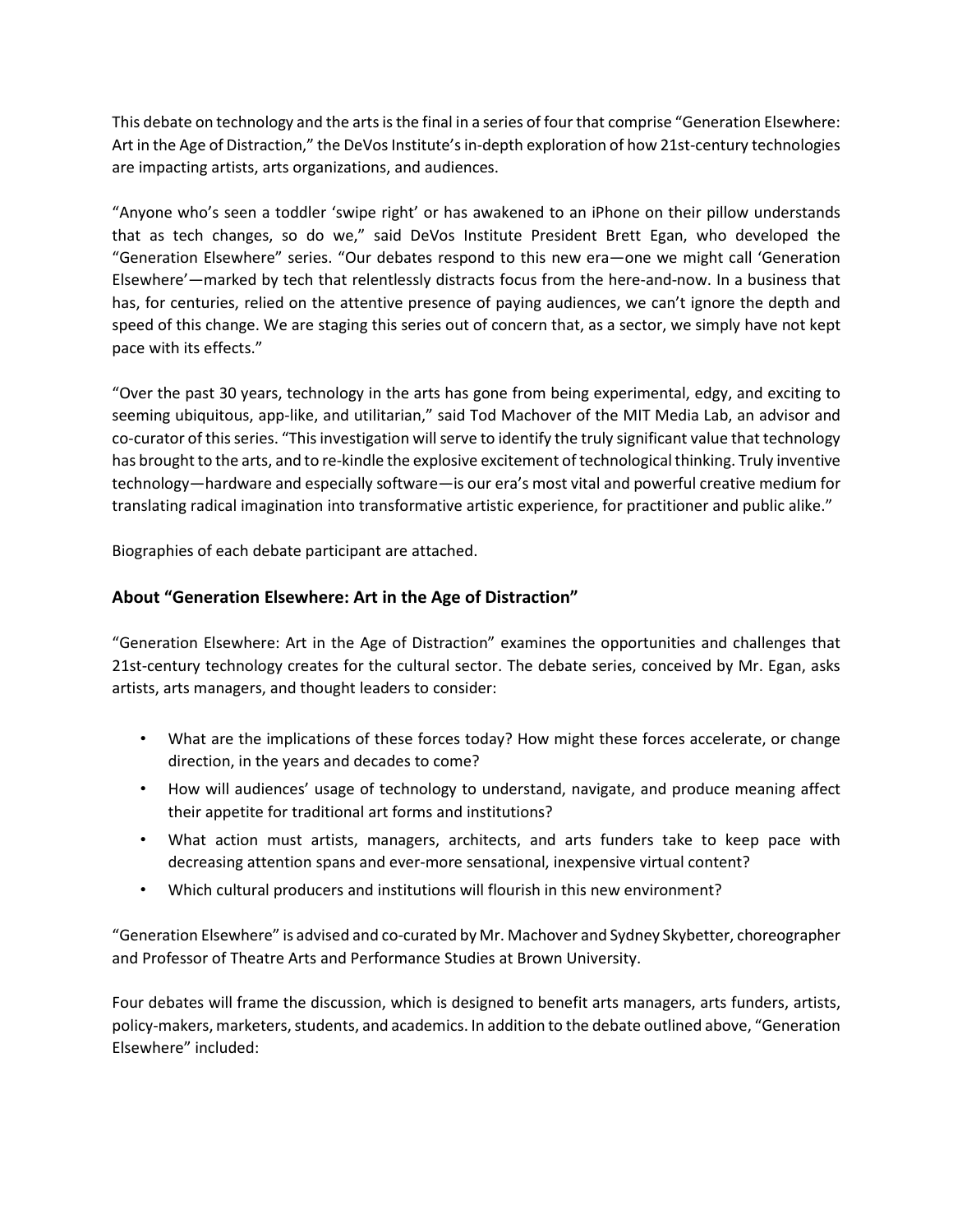- **• Technology, the Brain, and Audience Expectation: Vying for Attention in "Generation Elsewhere." October 17, 2016, at The Phillips Collection (Washington, D.C.).** As new technologies have dramatically altered 9-to-5modes of communication, work, and leisure, have they also changed—consciously or unconsciously—what today's audiences expect from their encounters with art? How will the cultural sector's ability to develop and market its content compete in an era of cognitive and behavioral change accelerated by new technologies? This debate explored how the contemporary brain is changing as a result of its encounter with new technologies, and how this change must be addressed—even manipulated by—administrators and artists.
- **Virtual Realities and the Public Sphere: The Future of Cultural Architecture. October 27, 2016, at the Granoff Center for the Creative Arts, Brown University (Providence, Rhode Island).** What impact will an infinite supply of low-cost, high-quality, on-demand digital surrogates for art available without leaving home—have on today's cultural institutions? Which cultural institutions will compete with most success in this environment? This debate investigated how tomorrow's museums, concert halls, and arts centers will fare in a world changed by virtual and augmented reality.
- **The Emerging Means of Production: Anticipating the Next Digital Divide. November 15, 2016, at the Ford Foundation (New York).** As more cultural content moves online and into the digital realm, will organizations that can acquire and monetize these new "means of production" capture market share before others even enter the market? This debate investigated the economic and representational complications that may result from this gap.

The series is made possible with the support of the University of Maryland.

### **About the DeVos Institute of Arts Management**

The DeVos Institute of Arts Management at the University of Maryland provides training, consultation, and implementation support for arts managers and their boards.

It operates on the premise that while much is spent to train artists, too little is spent to support the managers and boards who keep those artists at work.

At the same time, rapid changes in technology, demographics, government policy, and the economy have complicated the job of the manager and volunteer trustees. These changes continue to accelerate.

Organizations that have mastered these trends are flourishing—even leveraging them to their advantage.

For those that have not, however, the sense that "something's not quite right" can seem unshakable. For too many, these changes have led to less art, decreased visibility, diminished relevance—even financial collapse.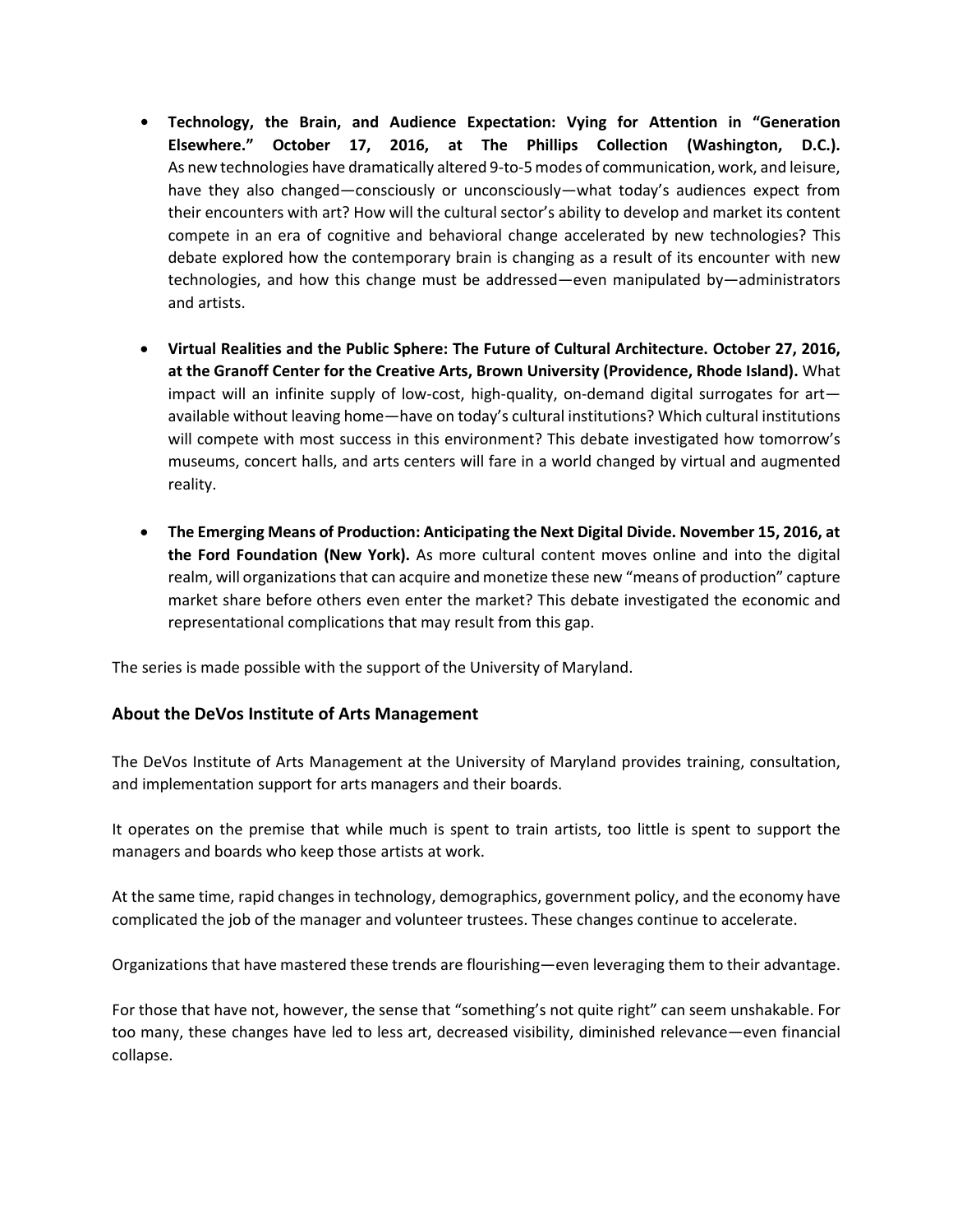These challenges inform our approach. Never hasthe need to balance best practices and new approaches been so urgent.

Institute leadership and consultants—all arts managers themselves— understand that, in today's environment, there is no time or resource to waste. Therefore, Institute services are lean, direct, and practical.

The DeVos Institute has served more than 1,000 organizations from over 80 countries since Michael M. Kaiser founded it during his tenure as President of the John F. Kennedy Center for the Performing Arts in Washington, D.C. While environments, objectives, and disciplines vary, each of our clients shares the desire to create, market, and sustain exemplary cultural programs.

The DeVos Institute has designed its services to assist a wide range of institutions, from traditional performing and presenting organizations, museums, galleries, art schools, and libraries, to botanical gardens, glass-making studios, public art trusts, and nonprofit cinemas, to name a few.

In 2014, the DeVos Institute transitioned to the University of Maryland, where it continues to offer support to individuals and organizations around the world.

For more information about the DeVos Institute, visit www.DeVosInstitute.net.

#### **About the MIT Media Lab**

At the MIT Media Lab, the future is lived, not imagined. In a world where radical technology advances are taken for granted, Media Lab researchers design technologies for people to create a better future.

Now, as it looks beyond its 30th anniversary, the MIT Media Lab is focusing on "human adaptability" work ranging from initiatives to treat conditions such as Alzheimer's disease and depression, to sociable robots that can monitor the health of children or the elderly, to the development of smart prostheses that can mimic—or even exceed—the capabilities of our biological limbs, to music that can radically shape community or reshape the mind.

The idea for the Media Lab came into being in 1980 by Professor Nicholas Negroponte and former MIT President and Science Advisor to President John F. Kennedy, Jerome Wiesner. The Lab grew out of the work of MIT's Architecture Machine Group, and remains within MIT's School of Architecture and Planning.

The Media Lab opened the doors to its I.M. Pei-designed Wiesner Building in 1985, and in its first decade was at the vanguard of the technology that enabled the "digital revolution" and enhanced human expression: innovative research ranging from cognition and learning, to electronic music, to holography. In its second decade, the Lab literally took computing out of the box, embedding the bits of the digital realm with the atoms of our physical world. This led to expanded research in wearable computing, wireless "viral" communications, machines with common sense, new forms of artistic expression, and innovative approaches to how children learn.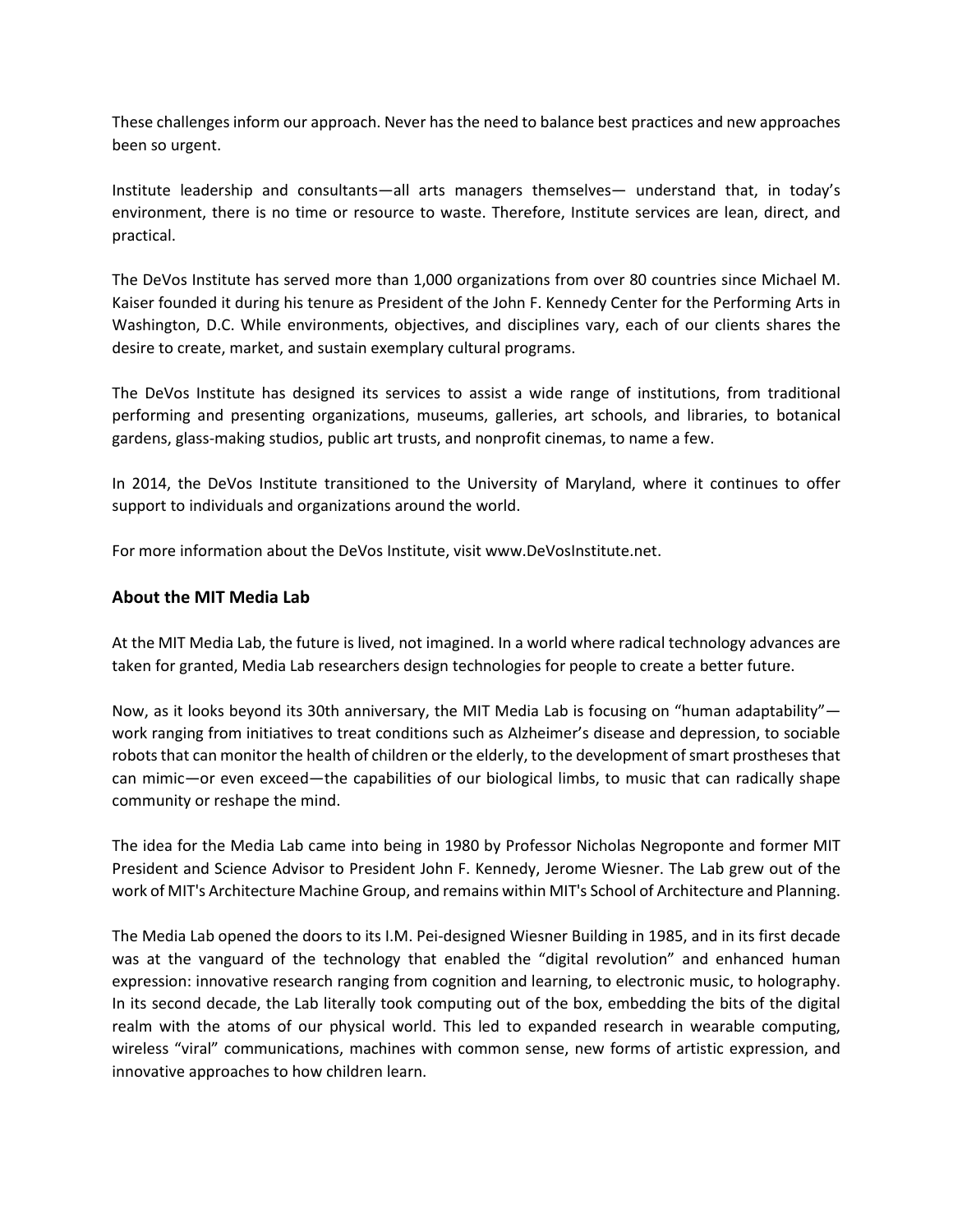Now, in its third decade, the Media Lab continues to check traditional disciplines at the door. Futureobsessed artist-designers, nanotechnologists, biologists, neuroscientists, data-visualization experts, industry researchers, pioneers of computer interfaces, and social activists work side by side to tirelessly invent—and reinvent—how humans experience, and can be aided by, technology, and to make sure that developments are deployed throughout the world for maximum benefit to individuals and societies.

# # #

**Contact:**

Joseph Heitz Director, External Relations DeVos Institute of Arts Management jeheitz@devosinstitute.net | 301.314.0957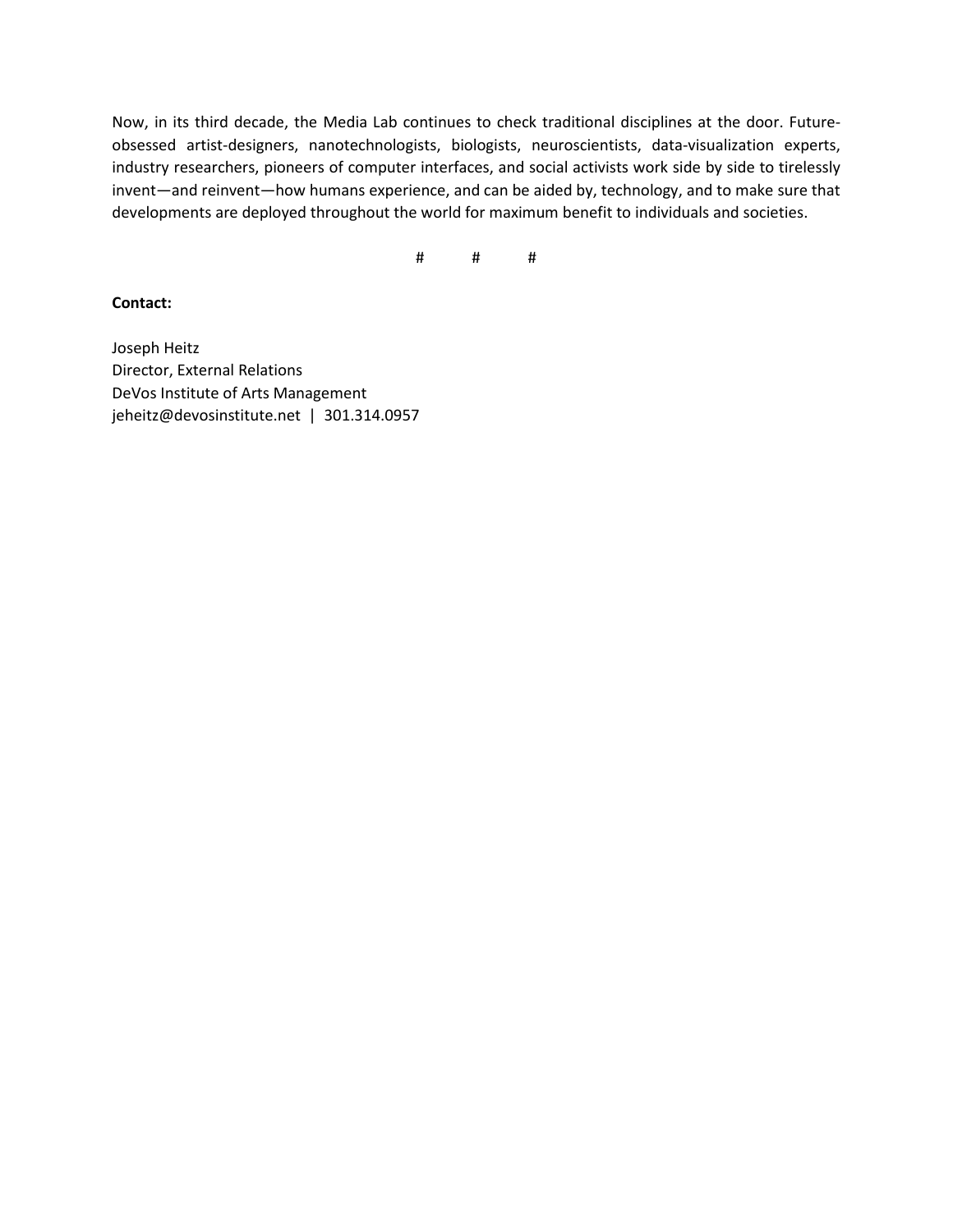# **Hasan Elahi Interdisciplinary Artist and Associate Professor of Art, University of Maryland**

Hasan Elahi is an artist working with issues in surveillance, privacy, migration, citizenship, technology, and the challenges of borders. His work has been presented in numerous exhibitions at venues such as SITE Santa Fe, Centre Georges Pompidou, Sundance Film Festival, and at the Venice Biennale. Mr. Elahi has spoken to audiences as diverse as the Tate Modern, American Association of Artificial Intelligence, International Association of Privacy Professionals, TED, World Economic Forum, and National Geographic. His work is frequently in the media and has appeared on Al Jazeera, Fox News, and on The Colbert Report. His work has been supported by grants from the Creative Capital Foundation, Art Matters, and Doris Duke Foundation, and he is a 2016 Guggenheim Fellow. He has been Resident Faculty at Skowhegan School of Painting and Sculpture and is currently Associate Professor of Art at University of Maryland.

# **Tod Machover (moderator-speaker) Composer, Inventor, Professor and Director of the Opera of the Future Group, MIT Media Lab**

Tod Machover has been called a "musical visionary" by *The New York Times* and "America's most wired composer" by *The Los Angeles Times*. He is a co-founding member of the MIT Media Lab where he is the Muriel R. Cooper Professor of Music and Media and also directs the Opera of the Future Group. Before coming to MIT, Mr. Machover studied with Elliott Carter and Roger Sessions at The Juilliard School and was the first Director of Musical Research at Pierre Boulez's IRCAM in Paris. Mr. Machover's compositions have been commissioned and performed by many of the world's most prestigious ensembles and soloists, and his work has been awarded numerous prizes and honors worldwide, including a "Chevalier" of Arts and Letters from the French government to the inaugural Arts Advocacy Award from the Kennedy Center for the Performing Arts. Most recently, he was named 2016 Composer of the Year by Musical America. Mr. Machover is also recognized for designing new technologies for music performance and creation, such as Hyperinstruments, "smart" performance systems that extend expression for virtuosi, from Yo-Yo Ma to Prince, and also for the general public, such as Guitar Hero, which grew out of his Lab. Mr. Machover is also known for his visionary operas—the most recent being the "robotic" *Death and the Powers* which was Finalist for the 2012 Pulitzer Prize—and for musical projects that build community and promote collaboration, such as his *City Symphonies*, which have been created around the world since 2013 (from Perth to Lucerne to Detroit and beyond). He is currently working on his next opera, *Schoenberg in Hollywood*, commissioned by Boston Lyric Opera for premiere in November 2018, as well as on commissions for the Kronos Quartet, the Philadelphia Orchestra, and the Montréal Symphony Orchestra.

## **Hiromi Ozaki (Sputniko!) Designer, Artist, and Assistant Professor, MIT Media Lab**

Hiromi Ozaki (aka Sputniko!) is a British/Japanese artist who creates music, video, and installations exploring issuessurrounding technology, gender, and pop culture. She is Assistant Professor of Media Arts and Sciences at the MIT Media Lab. A graduate of London's Royal College of Art, Sputniko!'s graduation piece *Menstruation Machine—Takashi's Take* (2010), a device simulating bleeding and pain to mimic that